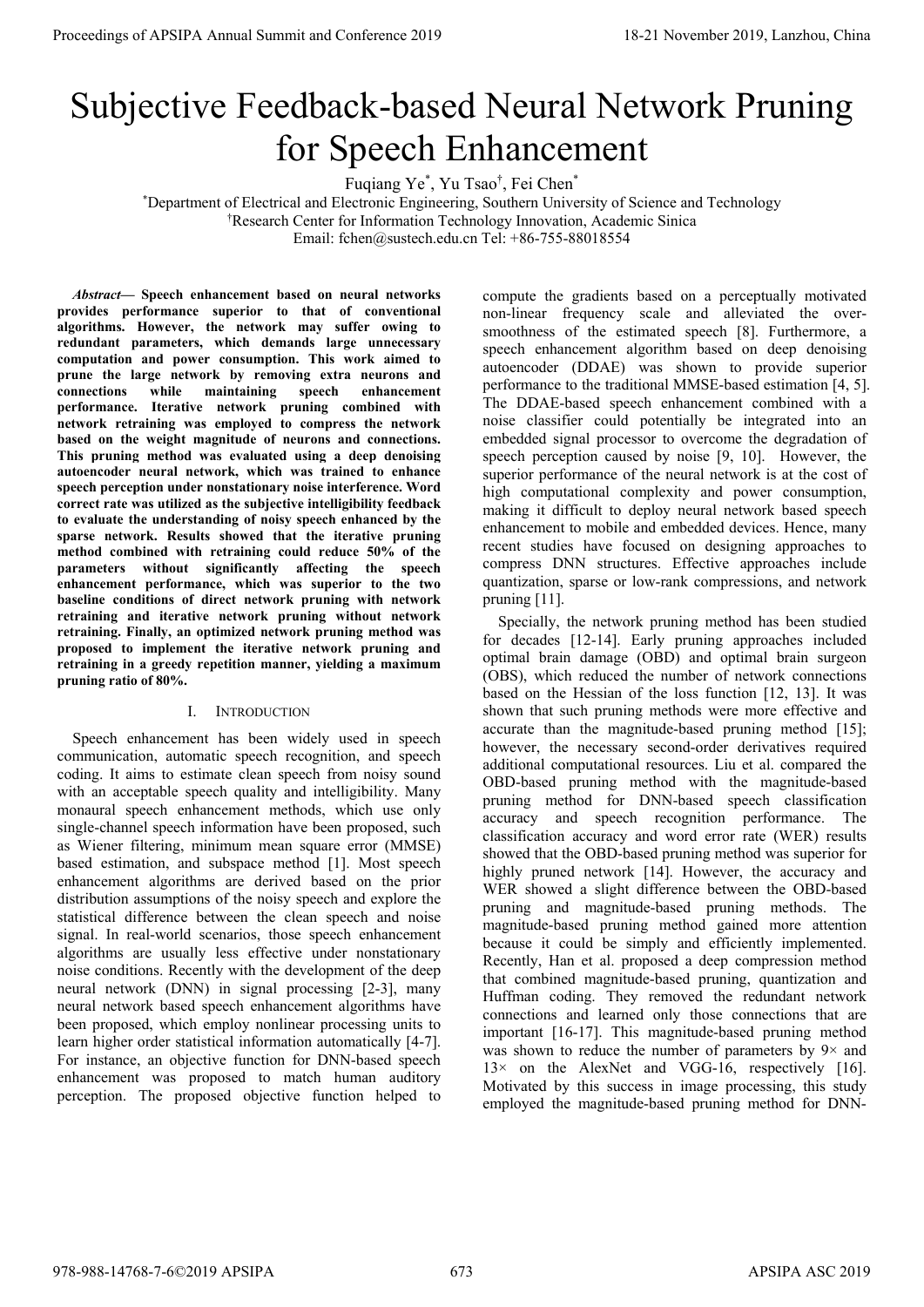based speech enhancement. Although the magnitude-based pruning method has been established in theory and evaluated in many experiments, the application to DNN-based speech enhancement is still questionable. This is largely because the full-connected speech enhancement network is very complex, particularly when dealing with nonstationary background noise, and the accurate perceptual evaluation of the enhanced speech is difficult.

Accurate evaluation of enhanced speech has long been a challenge for speech enhancement studies [18-23]. Many objective speech quality/intelligibility indices, e.g., speechtransmission index [19], normalized covariance metric [20], short-time objective intelligibility metric [21] and acrossband envelope correlation metric [22], have been developed. However, these evaluation metrics could hardly predict the intelligibility of enhanced speech containing various nonlinear distortion, caused by the nonlinear processing in speech enhancement [18]. Compared to objective speech intelligibility evaluation, subjective listening tests require human listeners to recognize speech signals, and these generally have the most accurate results for speech intelligibility. The word correct rate (WCR) was often used as the subjective evaluation criteria, which is calculated by dividing the number of correctly identified words by the total words for each test condition [23]. Hence, this study utilized WCR as a subjective feedback index to evaluate speech enhanced by the pruned network. In summary, the major goal of this study was to prune the network based on the weight magnitude of each connection and neuron and use WCR as a subjective feedback index to evaluate the speech enhancement performance of the sparse network during network pruning. Proceeding of APSIPA Annual Summit at Co-Co-co-2019<br>
board system and more comparison in the system and a second of a state of a state of a state of a state of a state of a state of a state of a state of a state of a stat

#### II. NETWORK PRUNING

#### *A. DDAE-based Speech Enhancement*

DDAE has been used to build a DNN architecture for speech enhancement [4, 5]. The basic structure of DDAEbased speech enhancement is shown in Fig. 1.

This network can be regarded as a multiple hidden layer neural associator with noisy speech as input and clean speech as output. The fast Fourier transform (FFT) is applied to the input signal to compute the spectrum of each overlapping



Fig. 1 Structure of DDAE-based speech enhancement system. FFT, fast<br>Fig. 2 Block diagram of the iterative pruning method with retraining. Fourier transform; IFFT, inverse fast Fourier transform.

windowed frame. A set of noisy-clean speech pairs are converted into a Mel-frequency power spectrum as the input features  $Y_m$  and output features  $X_m$  during the training phase. The frame in the FFT is denoted by *m*. For a DDAE model with *D* hidden layers, it can be obtained that:

$$
h^{1}(Y_{m}) = \sigma(W^{0}Y_{m} + b^{0}) \qquad ... \qquad (1)
$$

$$
h^{D}(Y_{m}) = \sigma(W^{D-1}h^{D-1}(Y_{m}) + b^{D-1}), \qquad (2)
$$

$$
\hat{X}_m = W^D h^D(Y_m) + b^D \tag{3}
$$

where  $\{W^0 ... W^D\}$  and  $\{b^0 ... b^D\}$  are the matrices of the connections and the bias vectors for the DDAE model.  $\hat{X}_m$  is the vector of enhanced speech corresponding to the noisy counterpart  $Y_m$ , and the activation function is given by  $\sigma(t) = (1 + e^{-t})^{-1}$ . The final parameters are determined by optimizing the following objective functions:

$$
\theta^* = argmin_{\theta} (F(\theta) + \eta^0 ||W^0||_2^2 + \dots + \eta^D ||W^D||_2^2), \quad (4)
$$
  

$$
F(\theta) = \frac{1}{M} \sum_{m=1}^{M} ||X_m - \hat{X}_m||_2^2 \quad (5)
$$

Here *M* is the total number of noisy-clean pairs. In the test phase, an inverse transform is performed to synthesize the restored speech waveforms with phase information of the corresponding noisy speech. The speech feature was extracted from frames with a 16 ms Hamming window and frame shifting of 8 ms. More detailed information regarding the DDAE-based speech enhancement can be found in studies [4, 5].

### *B. Iterative Network Pruning Method*

The network pruning method proposed in this study is based on the magnitude of parameter weights. Pruning converts a dense neural network into a sparse one and reduces the number of parameters and computations while adequately preserving speech enhancement performance.

A block diagram of the pruning network method is shown in Fig. 2. Firstly, the network is trained normally to obtain the original parameter set  $\Theta$ . The next step is to prune the network based on the magnitude of weights. The absolute value is employed as a simple index to determine the relative importance of the weight. Weights with absolute values below the pruning threshold are removed by setting them to zero. During this step, a mask matrix *M* is utilized to implement the network pruning. Weights below the pruning threshold have a corresponding mask of zero; otherwise, the value of the mask is one. The pruning network is realized by

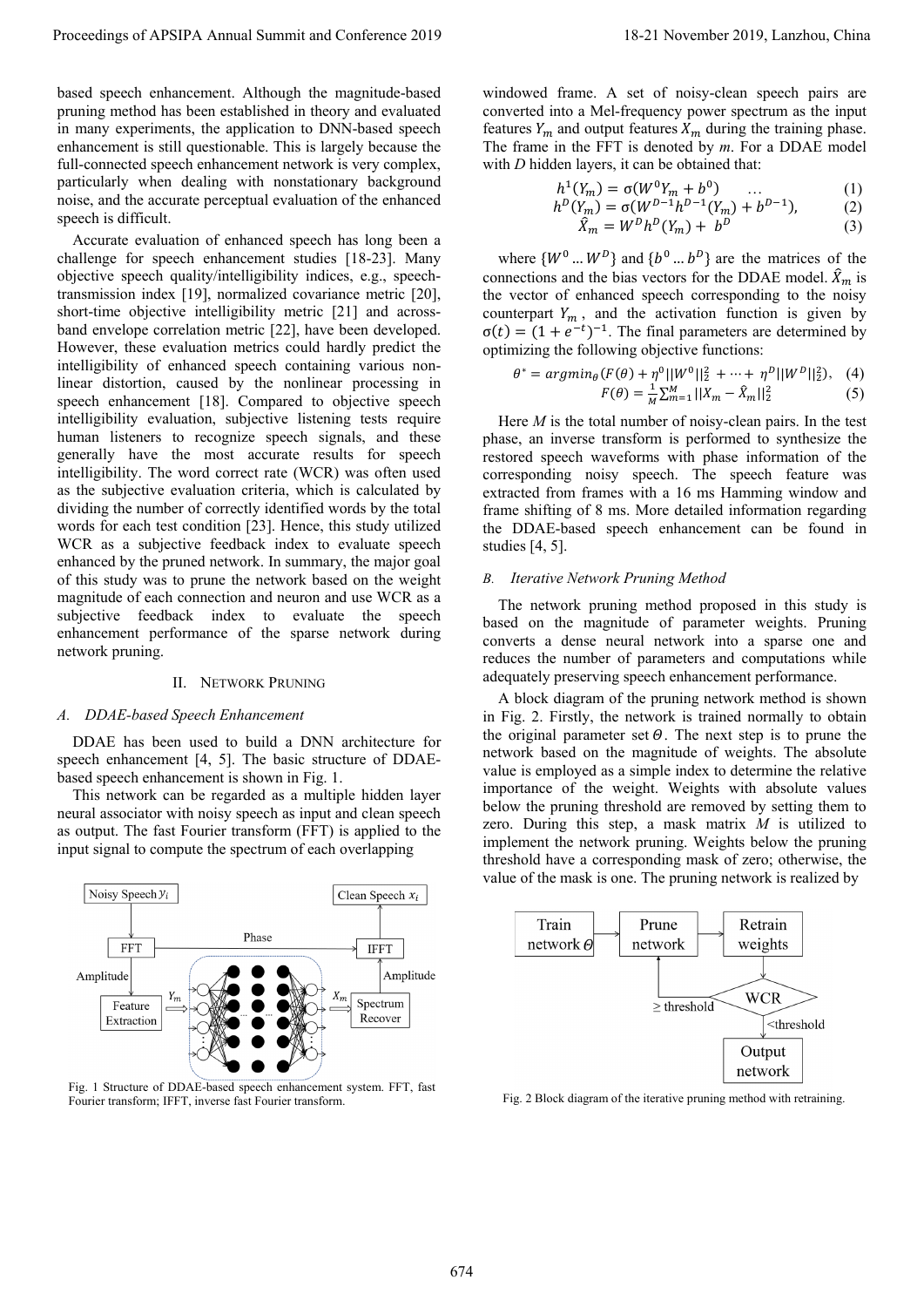computing the dot product between the original parameter set  $\Theta$  and the mask matrix *M*.

The third step is to retrain the sparse network to obtain the final weights. Note that the initialization network for the retraining is the sparse network from the second step rather than the initial random network. The sparse network has converged, and so, keeping the surviving parameters provides better performance when retraining the sparse network. During the retraining phase, the learning rate needs to be adjusted. This is because the weights have already attained local minima during the training network phase. Usually, the retraining learning rate is reduced by one or two orders of magnitude.

The final step is to evaluate the performance of the pruned network using the WCR. The threshold is usually the WCR of speech enhanced by the original network. If the WCR is obviously lower than the threshold, the critical sparse network is obtained. Otherwise, it returns to the "prune network" step and prunes more weights. The pruning step combined with the one-time retraining is one iteration, and the maximum pruning ratio of parameters could be found by pruning the network progressively after several such iterations. This pruning method is called iterative pruning method.

Compared to the iterative pruning method, direct pruning method removes the weights of the original network globally according to the pruning ratio instead of performing progressive pruning. The optimized pruning method repeats the iterative pruning and retraining in a greedy way, which reconverges the pruned network. The optimized iterative pruning method is expected to provide a higher network pruning ratio.

## III. EXPERIMENTS

#### *A. Databases and Settings*

Experiments were conducted using utterances excerpted from the Mandarin Chinese version of hearing in noise test (MHINT) [24], which were pronounced by a male native speaker with a fundamental frequency ranging from 75-180





Hz, and recorded with a sampling rate of 16 kHz. This study focuses on challenging noisy conditions; hence two types of nonstationary noise were utilized, i.e., babble noise and construction jackhammer (CJ) noise. Half of the clean MHINT utterances were corrupted by the corresponding noise at  $-10$ ,  $-5$ , 0, 5, and 10 dB input signal-to-noise ratios (SNRs) to form the training set. The other half of the clean utterances were corrupted by two noises at 0 dB input SNR to form the test set.

The DDAE-based speech enhancement model consisted of three layers, with 500 neurons in each hidden layer. The number of trained network parameters was 581,580. Then the original network was pruned iteratively to several ratios. For subjective feedback, listening experiments were conducted with 20 subjects having normal hearing to obtain the WCR of the speech enhanced by the different pruned networks.

# *B. Iterative Pruning*

The trade-off curves between the pruning ratio and WCR under the babble and CJ noise conditions are shown in Fig. 3 and Fig. 4, wherein pruning ratio refers to proportion of parameters removed. The three network pruning methods were compared, including 1) iterative pruning with retraining, 2) direct pruning with retraining, and 3) iterative pruning without retraining. In Fig. 3 and Fig. 4, it can be seen from the red line that the iterative pruning method with retraining could prune 50% of the parameters without significantly affecting the WCR of enhanced speech while the maximum pruning ratio of iterative pruning without retraining is only up to 25% (the dashed line). In addition, the direct pruning method with retraining performs better than iterative pruning method without retraining, but its maximum pruning ratio (the dotted line) is lower than that of the iterative pruning method (the solid line). Proceeding of APSIPA Annual Summit and Co-Ference 2019<br>
a response of the proceeding of the conference 2019, Lanzhou, China 675 in the conference 2019, Lanzhou, China 675 in the conference 2019, Lanzhou, China 675 in the

## *C. Optimized Iterative Pruning*

Trade-off curves of the optimized pruning method between the pruning ratio and WCR under the babble and CJ noise conditions compared with the iterative pruning method with



Fig. 4 Trade-off curves between pruning ratio and WCR of three pruning methods under the CJ noise condition.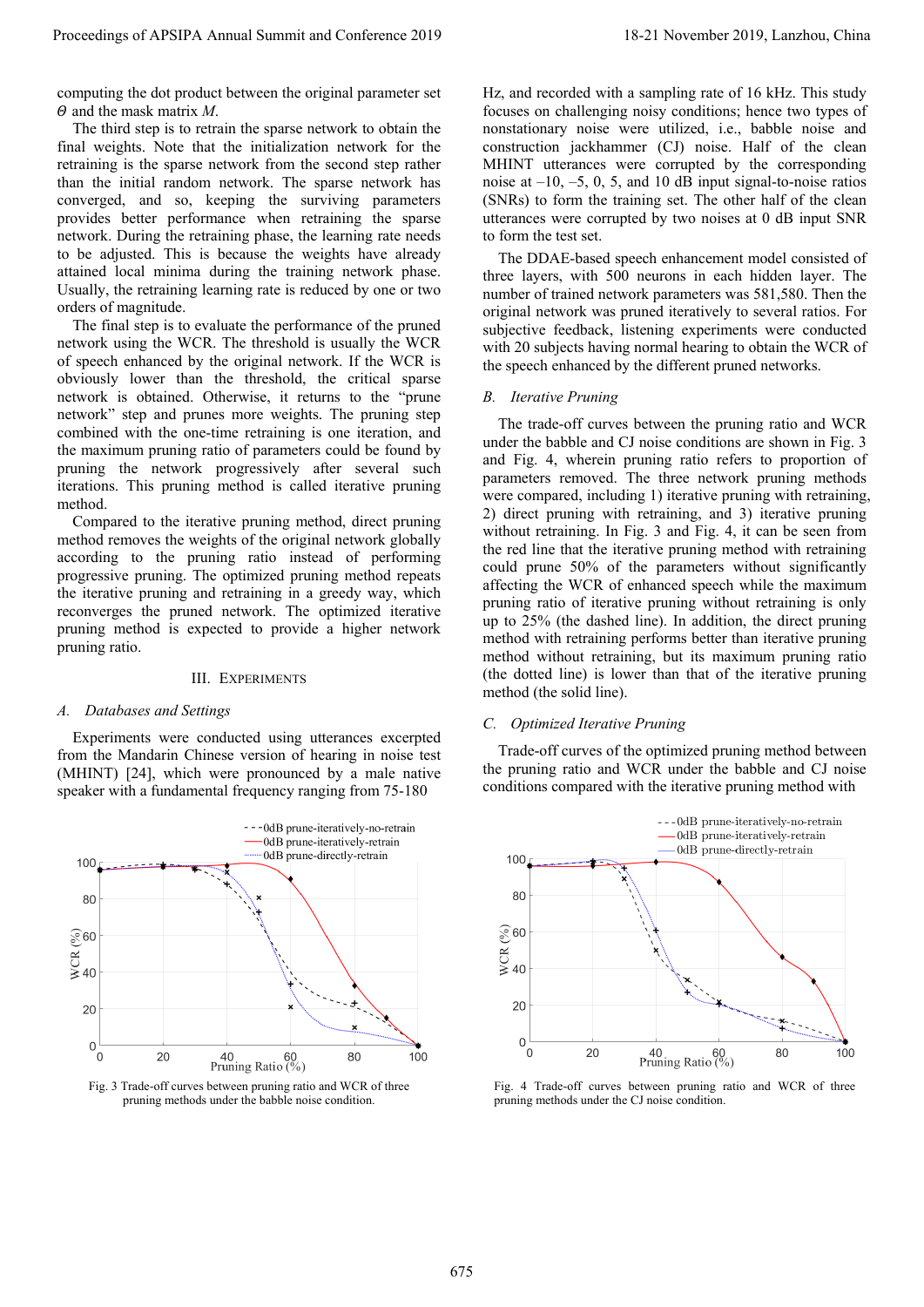

Fig. 5 Trade-off curves between pruning ratio and WCR of the optimized pruning method under the babble noise condition.

retraining, are shown in Fig. 5 and Fig. 6. Under the 0 dB CJ noise condition, the optimized pruning method, which repeated the pruning and retraining 5 times (the dotted line) or 10 times (the solid line), could remove 75% of the parameters without affecting the subjective speech perception performance of the pruned network. Under the babble noise condition, the maximum pruning ratio could reach up to 80%, equivalent to reducing the network parameters by 5×. The optimized pruning method performs better than iterative pruning method with retraining (the dashed line). In addition, there is little difference between the two optimized pruning methods that repeat the iterative pruning and retraining steps 5 times and 10 times.

#### IV. DISCUSSION AND CONCLUSIONS

DNNs have been widely applied in speech signal processing for classification (automatic speech and speaker recognition) and regression (speech separation and enhancement) tasks. The DNN-based speech enhancement system automatically learns the nonlinear kernel space from noisy-clean speech pairs and performs well even under mismatched noise types; hence it can potentially be implemented in embedded and mobile speech processors. However, the network parameters are highly redundant, leading to large memory requirements and undesirable computational burden to embedded devices. This study evaluated magnitude-based network pruning methods to reduce network redundancy without significant degeneration in the speech enhancement performance. To dates, the accurate evaluation of the enhanced speech containing nonlinear distortions arising from speech enhancement processing is still a challenging task. Hence, the present work employed WCR as the subjective intelligibility feedback index to evaluate the performance of the sparse networks after network pruning. Proceeding of APSIPA Annual Summit at Co-form 2019<br>
The conference 2019 is a summit and conference 2019<br>
The conference 2019 is a summit and conference 2019<br>
The conference 2019 is a summit and conference 2019 is a summit

Experimental results related to the DDAE-based speech enhancement network in this work showed that the iterative pruning method with retraining could remove 50% of the network parameters without affecting the network



Fig. 6 Trade-off curves between pruning ratio and WCR of the optimized pruning method under the CJ noise condition.

performance in subjective speech perception. This result is superior to other implementations of the iterative pruning without retraining and direct pruning with retraining. Furthermore, by repeating the iterative pruning and retraining steps 5 times, the maximum pruning ratio of the network could be raised up to 80%, equivalent to a compression rate of 5:1. Future work will assess the efficacy of the optimized iterative pruning method on other speech enhancement networks with higher complexity or more challenging listening environments, and combine it with other compression strategies (e.g., quantization and hardware acceleration) to further reduce the network redundancy.

#### ACKNOWLEDGMENTS

This work was supported by the Research Foundation of Department of Science and Technology of Guangdong Province (Grant No. 2018A050501001), and the Shenzhen High-level Overseas Talent Program (Grant No. KQJSCX20180319114453986).

#### **REFERENCES**

- [1] P. C. Loizou, *Speech Enhancement: Theory and Practice*, CRC Press, Boca Raton, FL, USA, 2007.
- [2] G. E. Hinton and R. R. Salakhutdinov, "Reducing the dimensionality of data with neural networks," *Science*, vol. 313, pp. 504–507, 2006.
- [3] F. J. Huang, Y. L. Boureau, and Y. LeCun, "Unsupervised learning of invariant feature hierarchies with applications to Object Recognition," *IEEE Conference on Computer Vision and Pattern Recognition (CVPR)*, pp. 1–8, 2007.
- [4] X. Lu, Y. Tsao, S. Matsuda, et al., "Speech enhancement based on deep denoising autoencoder," *Interspeech*, pp. 436–440, 2013.
- [5] X. Lu, Y. Tsao, S. Matsuda, et al., "Ensemble modeling of denoising autoencoder for speech spectrum restoration," *Interspeech*, pp.885–889, 2014.
- [6] Y. Xu, J. Du, L.-R. Dai, and C.-H. Lee, "A regression approach to speech enhancement based on deep neural networks," *IEEE/ACM Trans. Audio Speech Lang. Process.,* vol. 23, no. 1, pp. 7–19, 2015.